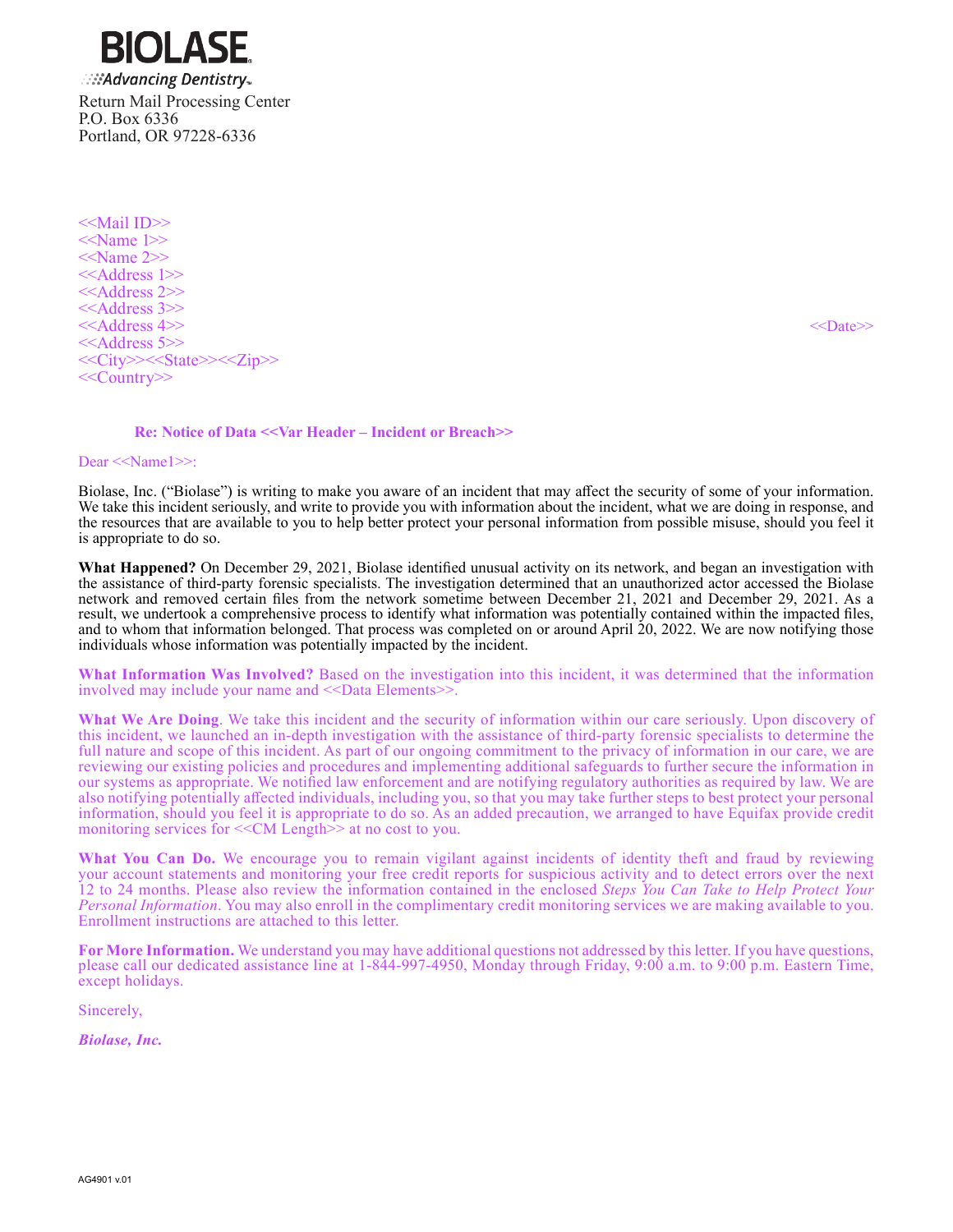# **Steps You Can Take to Help Protect Your Personal Information**

# **Enroll in Credit Monitoring**

As a safeguard, we have arranged for you to enroll, at no cost to you, in an online credit monitoring service provided by Equifax,<sup>®</sup> one of the three nationwide credit reporting companies. To enroll in credit monitoring please follow the instructions below.

### Go to *www.equifax.com/activate*

Enter your unique Activation Code of  $\leq$ Activation Code>> then click "Submit" and follow these 4 steps:

- 1. **Register:** Complete the form with your contact information and click "Continue". *If you already have a myEquifax account, click the 'Sign in here' link under the "Let's get started" header. Once you have successfully signed in, you will skip to the Checkout Page in Step 4*
- 2. **Create Account:** Enter your email address, create a password, and accept the terms of use.
- 3. **Verify Identity:** To enroll in your product, we will ask you to complete our identity verification process.
- 4. **Checkout:** Upon successful verification of your identity, you will see the Checkout Page.
- Click 'Sign Me Up' to finish enrolling.

### **You're done!**

The confirmation page shows your completed enrollment. Click "View My Product" to access the product features.

You can sign up for these services anytime between now and <<Enrollment Deadline>>. You will need to activate these services yourself, as we are not able to do so on your behalf.

#### **Monitor Your Accounts**

Under U.S. law, a consumer is entitled to one free credit report annually from each of the three major credit reporting bureaus, Equifax, Experian, and TransUnion. To order your free credit report, visit www.annualcreditreport.com or call, toll-free, 1-877-322-8228. You may also directly contact the three major credit reporting bureaus listed below to request a free copy of your credit report.

Consumers have the right to place an initial or extended "fraud alert" on a credit file at no cost. An initial fraud alert is a 1-year alert that is placed on a consumer's credit file. Upon seeing a fraud alert display on a consumer's credit file, a business is required to take steps to verify the consumer's identity before extending new credit. If you are a victim of identity theft, you are entitled to an extended fraud alert, which is a fraud alert lasting seven years. Should you wish to place a fraud alert, please contact any one of the three major credit reporting bureaus listed below.

As an alternative to a fraud alert, consumers have the right to place a "credit freeze" on a credit report, which will prohibit a credit bureau from releasing information in the credit report without the consumer's express authorization. The credit freeze is designed to prevent credit, loans, and services from being approved in your name without your consent. However, you should be aware that using a credit freeze to take control over who gets access to the personal and financial information in your credit report may delay, interfere with, or prohibit the timely approval of any subsequent request or application you make regarding a new loan, credit, mortgage, or any other account involving the extension of credit. Pursuant to federal law, you cannot be charged to place or lift a credit freeze on your credit report. To request a credit freeze, you will need to provide the following information:

- 1. Full name (including middle initial as well as Jr., Sr., II, III, etc.);
- 2. Social Security number;
- 3. Date of birth;
- 4. Addresses for the prior two to five years;
- 5. Proof of current address, such as a current utility bill or telephone bill;
- 6. A legible photocopy of a government-issued identification card (state driver's license or ID card, etc.); and
- 7. A copy of either the police report, investigative report, or complaint to a law enforcement agency concerning identity theft if you are a victim of identity theft.

Should you wish to place a fraud alert or credit freeze, please contact the three major credit reporting bureaus listed below:

| Equifax                                                          | <b>Experian</b>                                           | <b>TransUnion</b>                                            |
|------------------------------------------------------------------|-----------------------------------------------------------|--------------------------------------------------------------|
| https://www.equifax.com/personal/<br>credit-report-services/     | https://www.experian.com/help/                            | https://www.transunion.com/credit-help                       |
| 1-888-298-0045                                                   | 1-888-397-3742                                            | 1-833-395-6938                                               |
| Equifax Fraud Alert, P.O. Box 105069<br>Atlanta, GA 30348-5069   | Experian Fraud Alert, P.O. Box 9554,<br>Allen, TX 75013   | TransUnion Fraud Alert, P.O. Box 2000,<br>Chester, PA 19016  |
| Equifax Credit Freeze, P.O. Box 105788<br>Atlanta, GA 30348-5788 | Experian Credit Freeze, P.O. Box 9554,<br>Allen, TX 75013 | TransUnion Credit Freeze, P.O. Box 160,<br>Woodlyn, PA 19094 |